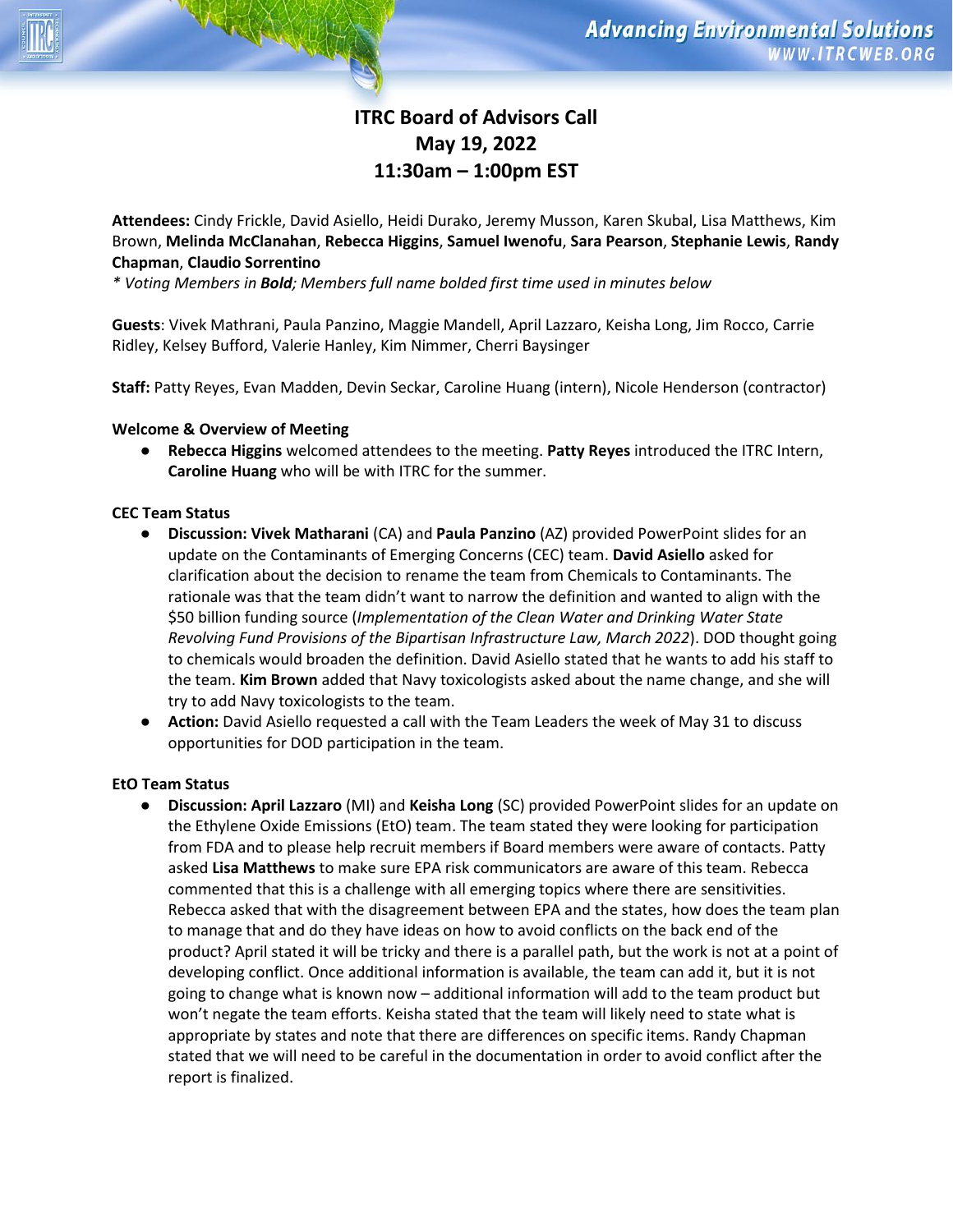# **MAR Team Status**

- **Discussion: Carrie Ridley** (KS) and **Kelsey Bufford** (OK) provided PowerPoint slides for an update on the Managed Aquifer Recharge (MAR) team. Patty stated that nearly 15 states have their MAR program run by EPA regions, so ITRC needs advice from EPA on how to get survey information completed. Carrie indicated that EPA Region 7 stated that the survey would need to be discussed by Headquarters. Lisa stated that EPA work is led out of the EPA Oklahoma lab, so it is good to have Oklahoma as a team lead.
- **Action:** Patty Reyes will follow up with Lisa Matthews about survey responses needed from EPA Regions.

#### **Microplastics Team Status**

● **Discussion: Valerie Hanley** (CA) and **Kim Nimmer** (NC) provided PowerPoint slides for an update on the Microplastics team. Valerie stated that external review starts June 29 and provided an overview of the questions to answer during external review. Valerie stated that there is interest from team members to continue as a team to help update the materials and evolve the product as needed, including beyond the 2023 Proposal Team for Microplastics Communications. Rebecca asked about concerns with state review during the external review. Valerie stated that it might be a concern in some states, but the team leaders have a list of experts to help with the external review. Samuel offered that the Microplastics team should consider collaboration with PFAS to understand how the team handled the evolution of the topic. Valerie shared that there are several PFAS team members on the team as well.

#### **Approval of April Meeting Minutes**

● **Discussion:** The Board reviewed the April 2022 minutes and made minor editorial changes to the attendance. Rebecca asked for a motion to approve the minutes. **Stephanie Lewis** motioned to approve the minutes. **Claudio Sorrentino** seconded. The voting Board approved the minutes.

#### **Project Proposals for 2023**

- Patty reminded the Board that they received seven proposals to review and an invitation for a meeting on June 1. June 8 will start the ranking period for the proposals. If a Board member has any questions on a proposal, please send questions to Patty Reyes by May 25 if possible. **Randy Chapman** asked Rebecca for a call to discuss together as Co-Chairs. Rebecca reminded the Board that there is no set number of teams that need to start and there is flexibility in when teams start (summer).
- **Action:** Board members need to submit questions on the proposals by May 25 and participate on the June 1 call with proposers.

# **Summer BOA meeting**<br> **•** Discussion: Pat

- **Discussion:** Patty reminded Board members about the summer Board meeting July 25-26 in Rhode Island at the EPA ORD lab. A poll for attendance at the Summer Board meeting showed 7 people plan to attend in person and 2 people said they will not attend in person.
- **Action:** Board members need to let Patty know their intention to travel or not travel to Rhode Island for the July 25-26 Board summer meeting and make hotel reservations early.

#### **1,4-Dioxane**

● **Discussion:** Patty stated that 1,4 Dioxane continues to be a concern. There is one state that has complaints with the contents of the document. The state has asked for a TIGER team to review sections (Section 5) of the document. This would not be a full update team. ITRC would need specific representatives to be involved in the process. Randy stressed that there is a difference between being scientifically inaccurate versus opinions and presentation. Claudio Sorrentino agreed with Randy and is concerned that the TIGER team would not get enough representation of states.